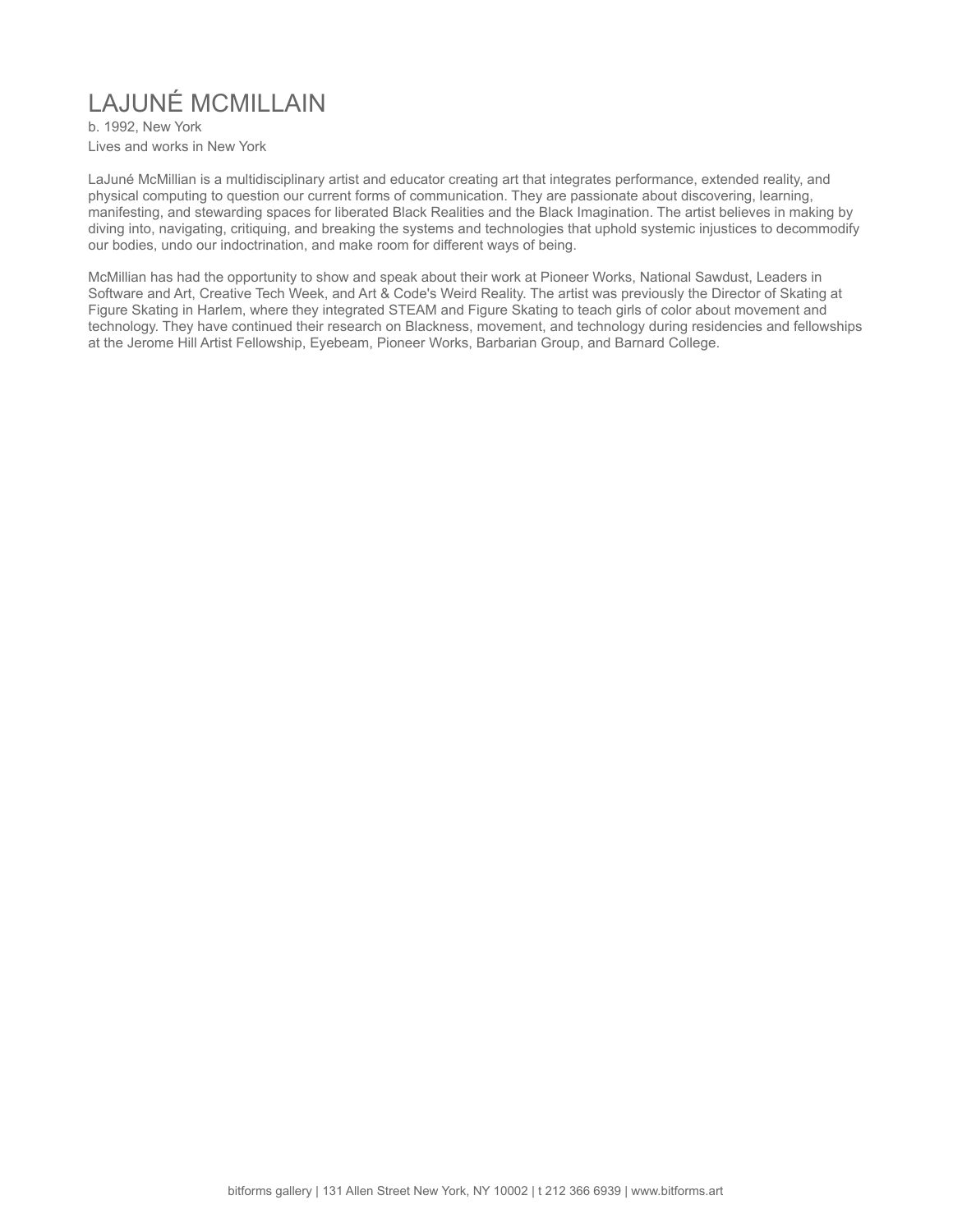## **EXHIBITIONS AND SCREENINGS**

- 2022 *Embodied Metadata,* bitforms gallery, New York, NY *Midnight Moments: Movement Portraits*, Times Square Arts, New York, NY *Black Movement Library: Movement Portraits,* TriBeCa Film Festival, New York, NY
- 2021 *SYNTHETIC WILDERNESS,* Honor Fraser Gallery, Los Angeles, CA *Movement Portraits,* Brooklyn Public Library, Brooklyn, NY *Natively Digital: a Curated NFT Sale,* Sotheby's Fine Art Auctions, New York, NY *Pieces of Me,* Transfer Galley, online
- 2020 *Antidote*, with Marguerite Hemmings, Abrons Art Center, New York, NY *Disembodied* Behaviors , bitforms gallery, New York, NY *Feelings*, Synthesis Gallery, Berlin, Germany *The Archive to Come,* Telematic, San Francisco, CA *The Universe is a Small Hat,* Princeton University, NJ
- 2019 *Storyscapes*, Tribeca Film Festival, New York, NY
- 2018 *Print Screen Festival*, Holon, Israel
- 2017 *New Frontiers*, Sundance Film Festival, Park City, Utah *Storyscapes*, Tribeca Film Festival, New York, NY *We Have Always Been in the Future*, Flux Factory, Queens, NY
- 2016 *World Maker Faire*, New York Hall of Science, New York, NY

### **SELECT PERFORMANCES**

- 2022 *Black Movement Library,* NY Live Arts, New York, NY
- 2021 *Antidote,* with Marguerite Hemmings, Abrons Art Center, New York, NY
- 2019 *Black Movement Project Performance*, Barbarian Group, New York, NY
- 2017 *Second Sunday*, Pioneer Works, Brooklyn, NY
- 2016 *Aether*, National Sawdust, Brooklyn, NY

#### **TALKS & LECTURES**

- 2021 *Art && Code Homemade,* Carnegie Mellon, Pittsburgh, PA *Privacy Praxis,* Harvard University, Cambridge, MA *Art Sandwiched In,* Orlando Museum of Art, FL *The Black Movement Project,* "The Technically Brilliant Show", Denton Black Film Festival, Denton, TX *From the Rupture*, Eyebeam, New York, NY *Guest Lecturer,* University of Nebraska, Lincoln, NE *Guest Lecturer,* Spelman, Atlanta, GA *Guest Lecturer*, Duke, Durham, NC
- 2020 *Black Movement Project: Discussion With LaJuné McMillan*, Virginia Commonwealth University, Richmond, VA *Sorry I Missed Your Show*, Gibney Dance, New York, NY *Art and Tech Social,* BOM Lab, Birmingham, UK *Design and Technology Program,* The New School, New York, NY *Remixing Reality: Social Dreaming in MR,* New York University, New York, NY Artist Talk, Motion Capture Club, New York University, New York, NY
- 2019 *Leveraging Technology to Preserve Culture*, Fast Company, New York, NY *VR, Cyborgs, and Neuroscience in Contemporary Performance*, Segal Center, New York, NY *Black Movement in Digital Spaces*, Eyebeam, Brooklyn, NY *Volumetric Filmmakers*, New Museum, New York, NY *DIGITAL ARTS LECTURE SERIES,* Pratt Institute, Brooklyn, NY Guest Lecturer, New York Art Practicum, New York, NY Guest Lecturer, Grow House NYC Gap Year, New York, NY *MeMosa*, Barnard College, New York, NY *Creative Tech Week*, New York, NY 2018 Speaker, Print Screen Festival, Holon, Israel
- Speaker, WOW Women and Wearables and technology, New York, NY Speaker, Creative Tech Week, New York, NY Speaker, Leaders in Software and Art, New York, NY
- 2017 Speaker, Lala Festival, Minneapolis, MN Speaker, Creative Tech Week, New York, NY
- 2016 Speaker, Weird Reality Art && Code, Carnegie Mellon, Pittsburgh, PA